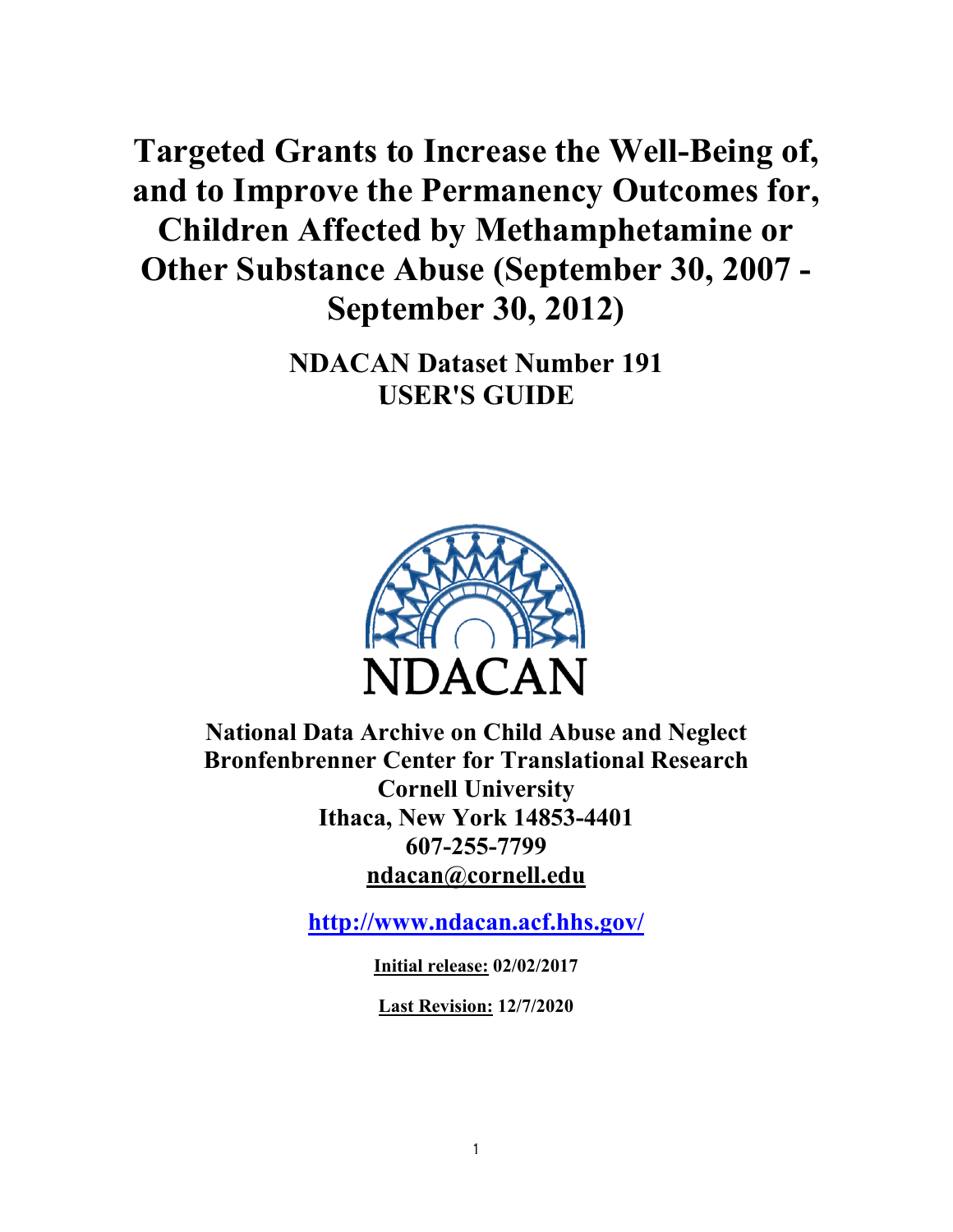# **Targeted Grants to Increase the Well-Being of, and to Improve the Permanency Outcomes for, Children Affected by Methamphetamine or other Substance Abuse**

# **(September 30, 2007, to September 30, 2012)**

# **Data Collected by**

Nancy K. Young, M.S.W., PhD Children and Family Futures

Ken DeCerchio, M.S.W., CAP Children and Family Futures

Chad Rodi, PhD Children and Family Futures

# **Funded by**

U.S. Department of Health and Human Services, Administration for Children and Families, Administration on Children, Youth and Families, Children's Bureau.

# **Distributed by**

National Data Archive on Child Abuse and Neglect (NDACAN)

# **User's Guide and Codebook Written by**

Holly M. Larrabee, MSHP National Data Archive on Child Abuse and Neglect in collaboration with Melissa Luján, M.A. Children and Family Futures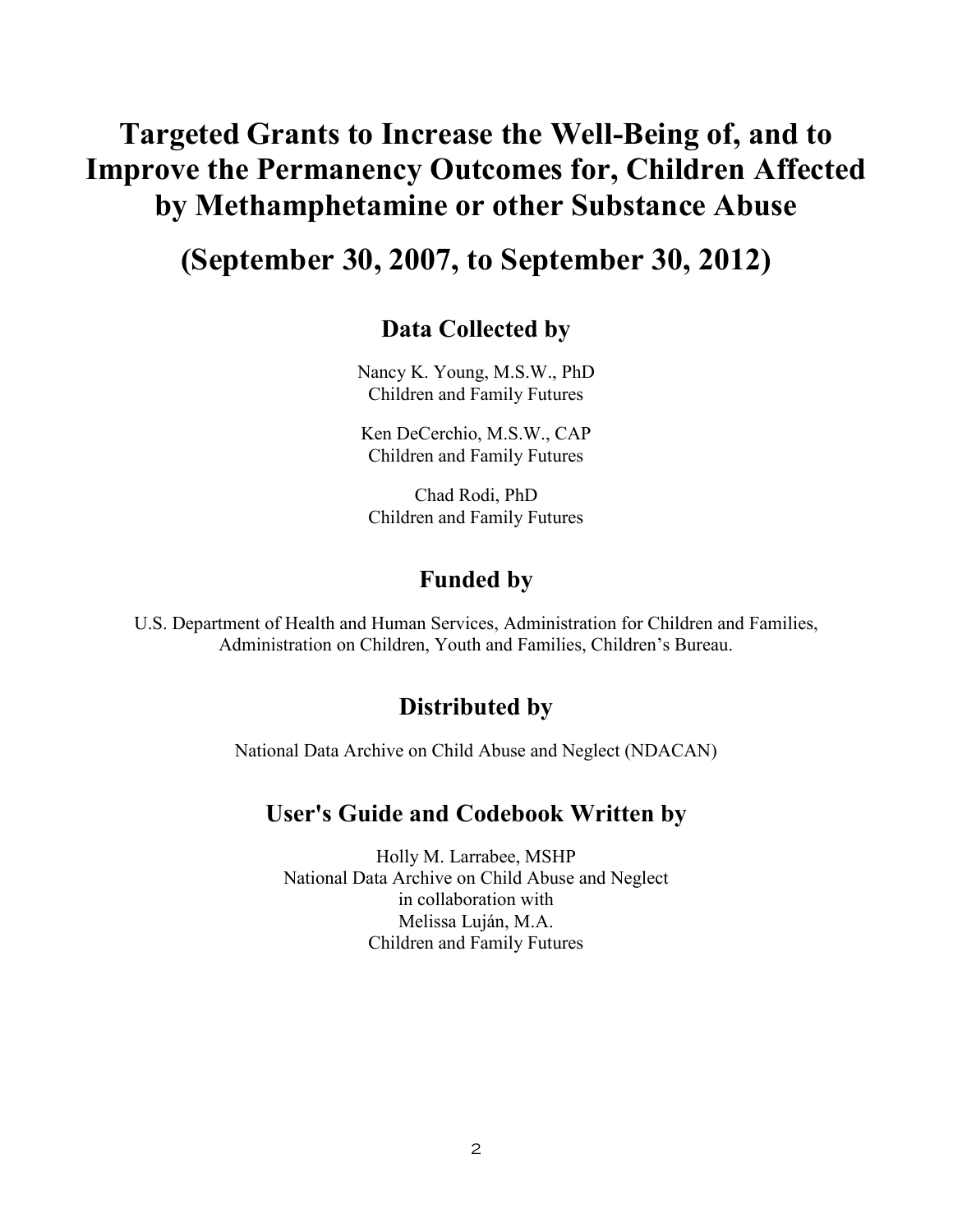# **© 2017 National Data Archive on Child Abuse and Neglect**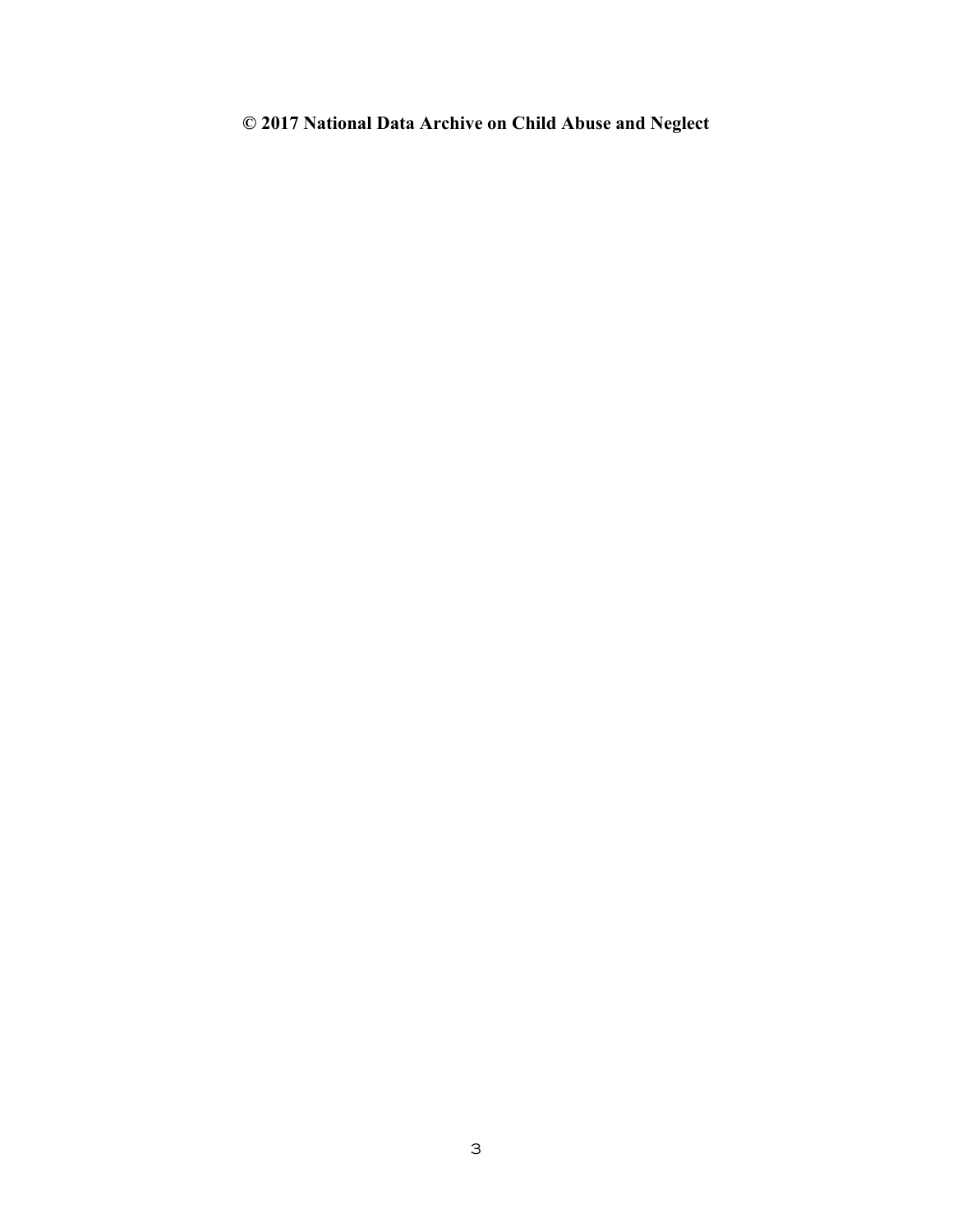# **Table of Contents**

| Targeted Grants to Increase the Well-Being of, and to Improve the Permanency Outcomes<br>for, Children Affected by Methamphetamine or Other Substance Abuse (September 30, |  |  |
|----------------------------------------------------------------------------------------------------------------------------------------------------------------------------|--|--|
|                                                                                                                                                                            |  |  |
|                                                                                                                                                                            |  |  |
|                                                                                                                                                                            |  |  |
|                                                                                                                                                                            |  |  |
|                                                                                                                                                                            |  |  |
|                                                                                                                                                                            |  |  |
|                                                                                                                                                                            |  |  |
|                                                                                                                                                                            |  |  |
|                                                                                                                                                                            |  |  |
|                                                                                                                                                                            |  |  |
|                                                                                                                                                                            |  |  |
|                                                                                                                                                                            |  |  |
|                                                                                                                                                                            |  |  |
|                                                                                                                                                                            |  |  |
|                                                                                                                                                                            |  |  |
|                                                                                                                                                                            |  |  |
|                                                                                                                                                                            |  |  |
|                                                                                                                                                                            |  |  |
|                                                                                                                                                                            |  |  |
|                                                                                                                                                                            |  |  |
|                                                                                                                                                                            |  |  |
|                                                                                                                                                                            |  |  |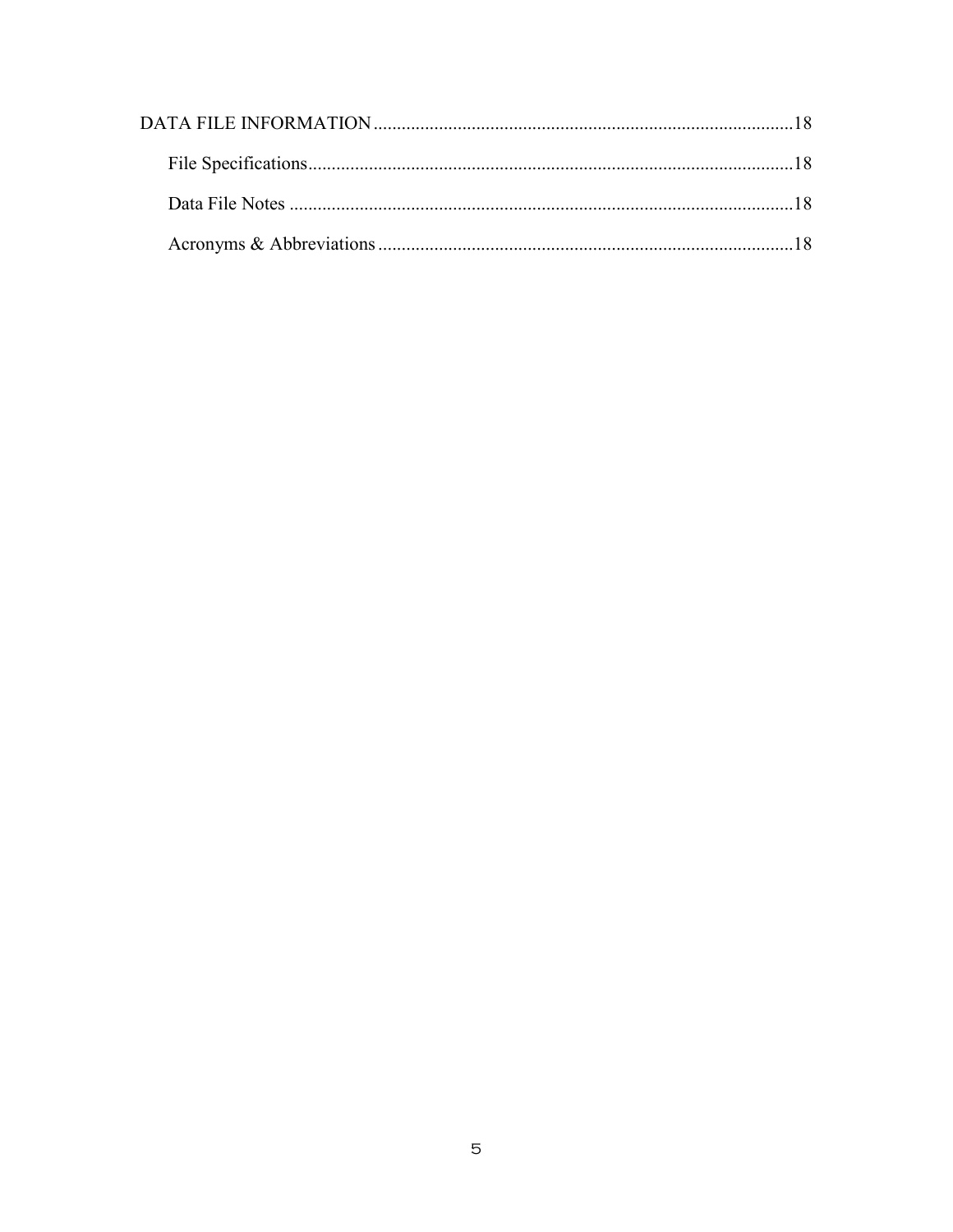# **Preface**

<span id="page-5-0"></span>The Child and Family Services Improvement Act of 2006 (P.L. 109-288), signed into law on September 28, 2006, was designed to improve the lives of abused and neglected children and their families. It included provisions that specifically addressed children affected by a parent's substance use disorder.

The law authorized and appropriated funding over five years for a competitive grant program: *Targeted Grants to Increase the Well-Being of, and to Improve the Permanency Outcomes for, Children Affected by Methamphetamine or Other Substance Abuse*. The U.S. Department of Health and Human Services (HHS), Administration for Children and Families (ACF), Administration on Children, Youth and Families (ACYF), Children's Bureau (CB) administered the program, referred to as the Regional Partnership Grant (RPG) Program. The legislation mandated reports to Congress that addressed three areas:

- The services provided and activities conducted under the RPG Program;
- The progress made in addressing the needs of families with methamphetamine or other substance use disorders who come to the attention of the child welfare system, and in achieving the goals of child safety, permanence, and well-being;
- The set of performance measures established to assess the performance of RPG Program grant recipients.

The four Reports to Congress can be found at <https://ncsacw.samhsa.gov/technical/rpg-i.aspx>.

The data for *Targeted Grants to Increase the Well-Being of, and to Improve the Permanency Outcomes for, Children Affected by Methamphetamine or Other Substance Abuse (September 30, 2007 to September 30, 2012)*, have been given to the National Data Archive on Child Abuse and Neglect for public distribution by Nancy K. Young, Ken DeCerchio, and Chad Rodi. Funding for the project was provided by the U.S. Department of Health and Human Services, Administration for Children and Families, Administration on Children, Youth and Families, Children's Bureau (Award Number: HHSP23320072911YC).

# **Acknowledgement of Source**

<span id="page-5-1"></span>Authors should acknowledge the National Data Archive on Child Abuse and Neglect and the original collector of the data when they publish manuscripts that use data provided by the Archive. Users of these data are urged to follow some adaptation of the statement below.

The data used in this publication were made available by the National Data Archive on Child Abuse and Neglect, Cornell University, Ithaca, NY, and have been used with permission. Data from *Targeted Grants to Increase the Well-being of, and to Improve the Permanency Outcomes for, Children Affected by Methamphetamine or Other Substance Abuse (September 30, 2007 to September 30, 2012)* were originally collected by Nancy K. Young, Ken DeCerchio, and Chad Rodi. Funding for the project was provided by the U.S. Department of Health and Human Services, Administration for Children and Families, Administration on Children, Youth and Families, Children's Bureau (Award Number: HHSP23320072911YC). The collector of the original data, the funder, NDACAN, Cornell University and their agents or employees bear no responsibility for the analyses or interpretations presented here.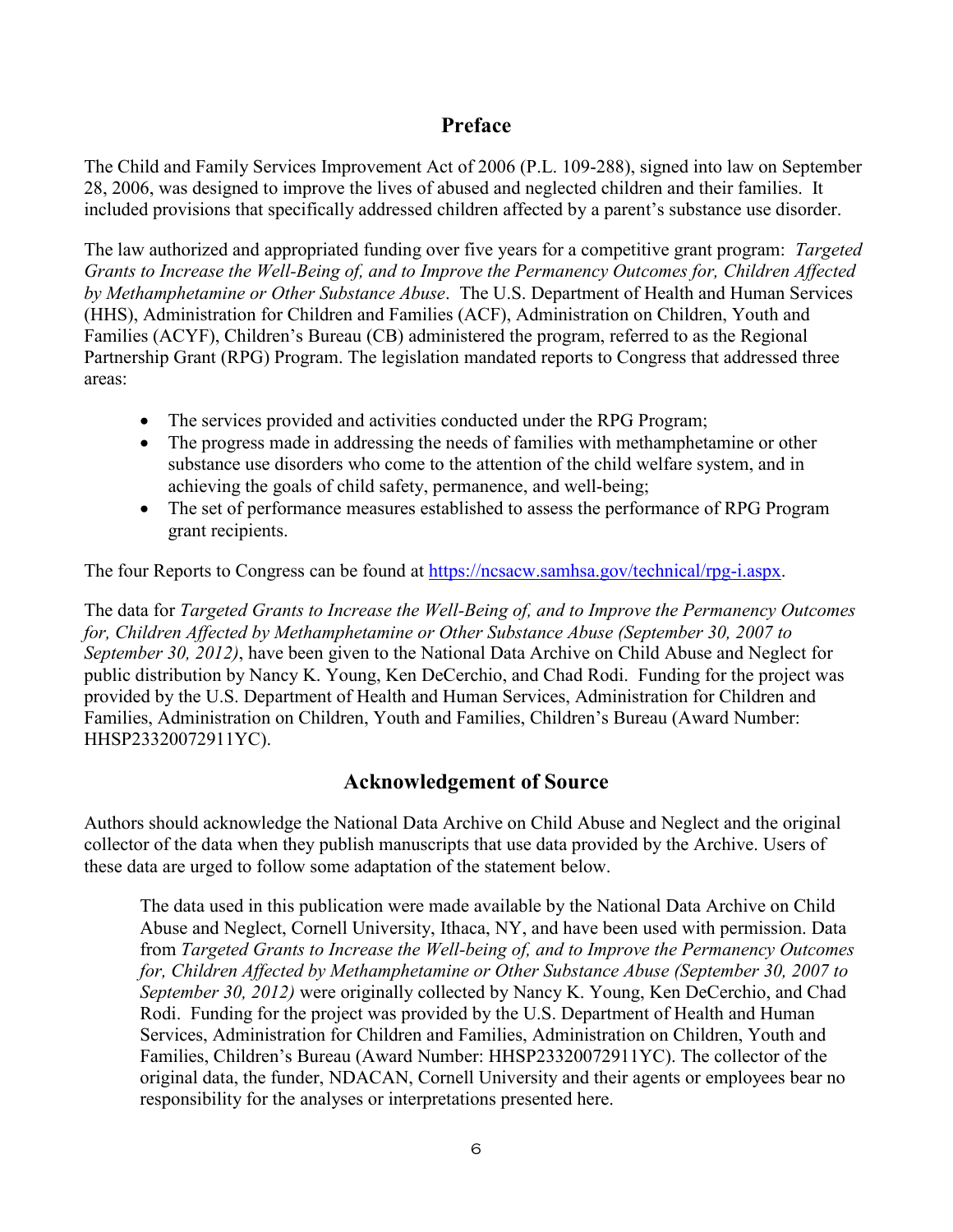The bibliographic citation for this data collection is:

Young, N. K., DeCerchio, K., Rodi, C. (2017). *Targeted grants to increase the well-being of, and to improve the permanency outcomes for, children affected by methamphetamine or other substance abuse (September 30, 2007 to September 30, 2012)* [Dataset]. National Data Archive on Child Abuse and Neglect. DOI: <https://doi.org/10.34681/N1XJ-WP79>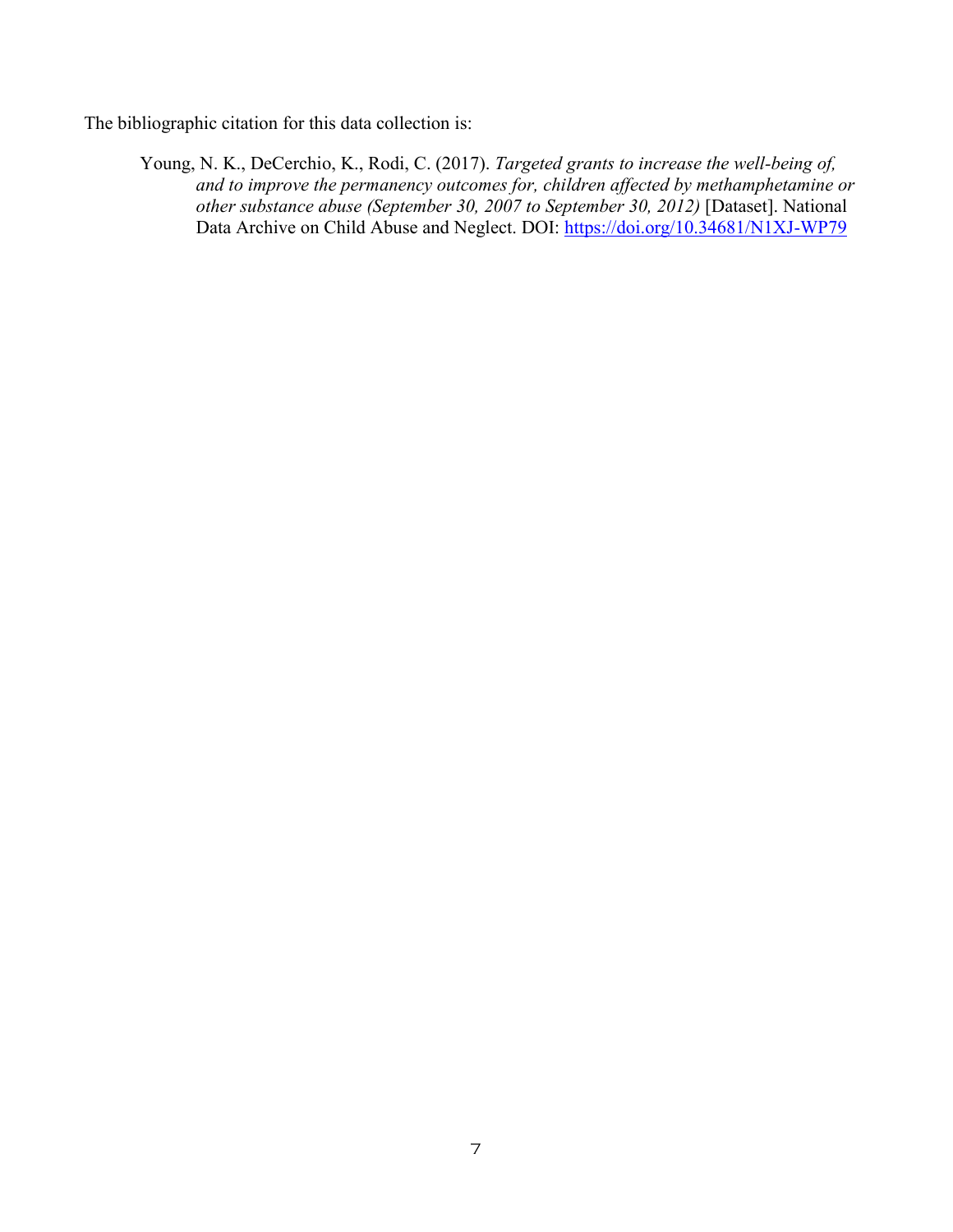# **Publication Submission Requirement**

<span id="page-7-0"></span>In accordance with the terms of the *Data License* for this dataset, users of these data are required to notify the National Data Archive on Child Abuse and Neglect of any published work or report based wholly or in part on these data. A copy of any completed manuscript, thesis abstract, or reprint should be emailed to **NDACAN**support@cornell.edu . Such copies will be used to provide our funding agency with essential information about the use of NDACAN resources and to facilitate the exchange of information about research activities among data users and contributors.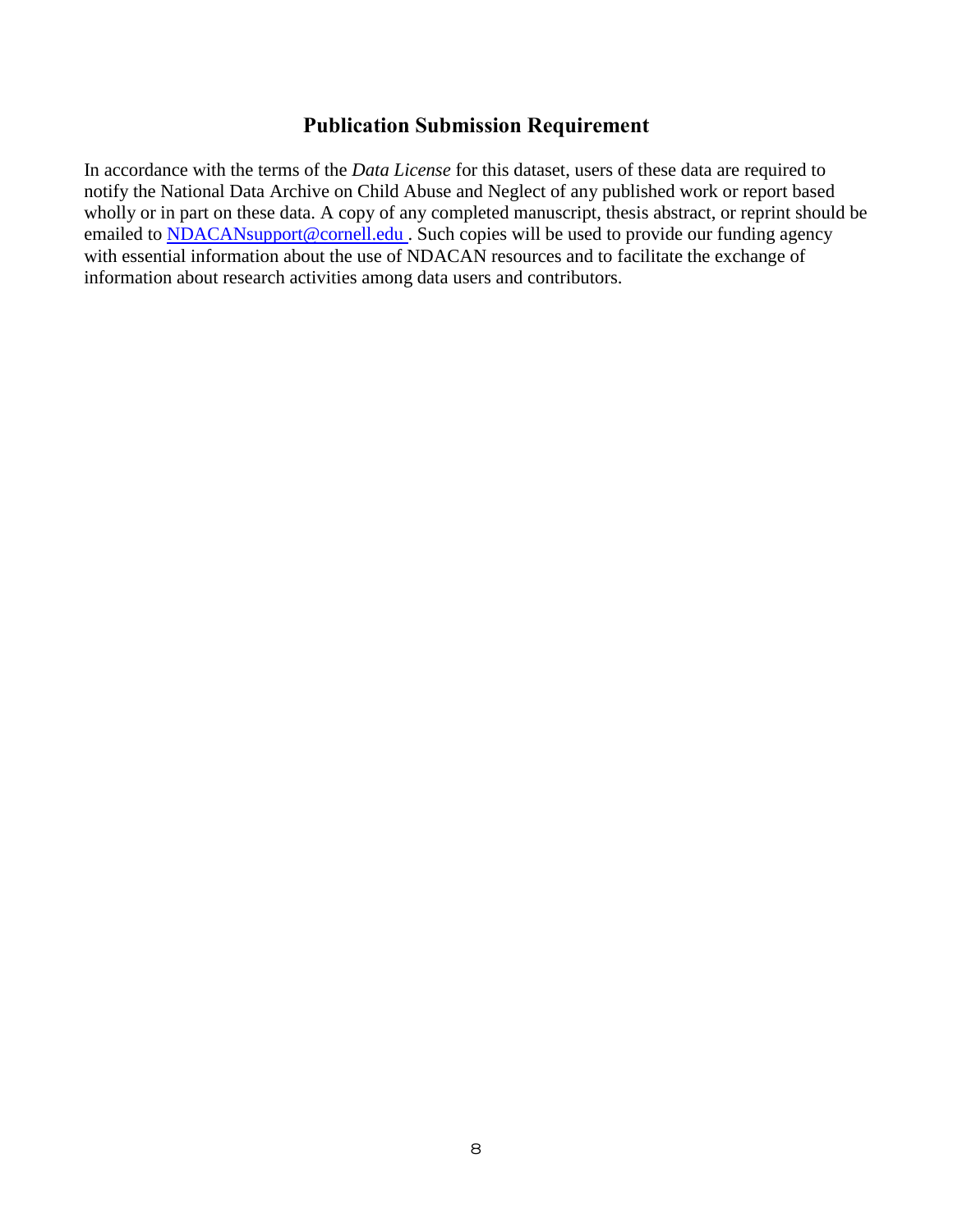#### **ABSTRACT**

<span id="page-8-0"></span>During the first year of the RPG Program, HHS, with Office of Management and Budget approval, developed a web-based RPG Data Collection and Reporting System to compile the performance measure data across all 53 grantees. Grantees began submitting case-level child and adult data to the RPG Data System in December 2008 and then uploaded their latest cumulative data files in December and June of each program year. Grantees' final data upload was in December 2012. The RPG Data System links data for children and adults together as a family unit and follows clients served over the course of the grant project, making it the most extensive quantitative dataset currently available on outcomes for children, adults, and families affected by substance abuse and child maltreatment. Grantees collected and reported on the performance measures that aligned with their program models, services and activities, goals, and intended outcomes. While grantee programs may have varied in terms of the interventions implemented, grantees reporting on the same performance measures submitted their data with specified data elements drawn from existing substance abuse and child welfare treatment reporting systems. Thus, grantees submitted data using standardized definitions and coding (grantees were provided a Data Dictionary) to ensure consistency across RPG grantees collecting the same performance measures. Each grantee was provided with individualized customized data plans for each of their RPG participant and control/comparison groups (some grantees had multiple treatment and control/comparison groups). Each customized data plan included child and adult demographic information and the distinct data elements required to calculate the selected standardized child and adult performance measures. The creation of individual data plans allowed for case-level data to be submitted in a standardized uniform file format, which further ensured consistent data collection and reporting across RPG grantees. To further strengthen data quality and consistency, two immediate levels of automated quality assurance checks occurred when grantees submitted their data to the RPG Data System. The first level of checks validated the accuracy of individual data elements based on valid coding and date ranges (e.g., a date of 2015 is identified as invalid, as the year has not occurred). The second level of review involved approximately 150 data validation checks that addressed illogical coding (e.g., a male client is coded as pregnant), as well as potential relational inconsistencies or possible errors between data elements (e.g., a substance abuse assessment that occurs after substance abuse treatment entry instead of prior to entry). To complete their data uploads, grantees had to correct definite coding errors and confirm or correct warnings regarding potential data inconsistencies.

The dataset is a compilation of data from multiple administrative data sources, including child maltreatment data from the National Child Abuse and Neglect Data System (NCANDS), foster care data from the Adoption and Foster Care Analysis and Reporting System (AFCARS), and caregiver substance abuse treatment data from the Treatment Episode Data Set (TEDS). Data from the North Carolina Family Assessment Scale (NCFAS) are the only non-administrative data included in this collection.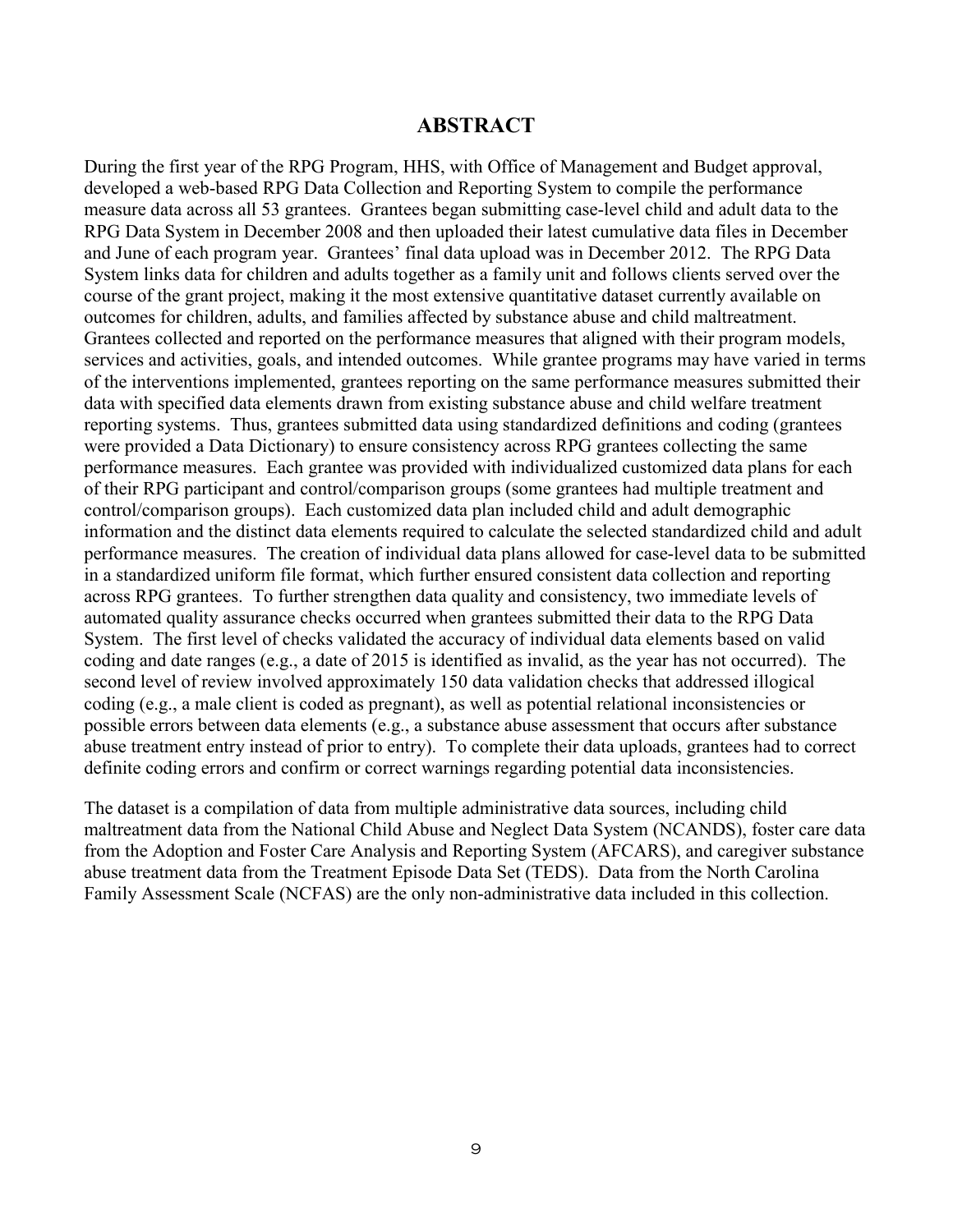# **STUDY OVERVIEW**

### <span id="page-9-1"></span><span id="page-9-0"></span>**<u>Study Identification</u>**

*Targeted Grants to Increase the Well-Being of, and to Improve the Permanency Outcomes for, Children Affected by Methamphetamine or Other Substance Abuse: Representing the initial grant period of September 30, 2007, to September 30, 2012*

#### **Investigator(s):**

Nancy K. Young, M.S.W., PhD

Children and Family Futures

Ken DeCerchio, M.S.W., CAP

Children and Family Futures

Chad Rodi, PhD

Children and Family Futures

#### **Funding Agencies:**

U.S. Department of Health and Human Services, Administration for Children and Families, Administration on Children, Youth and Families, Children's Bureau.

**Award Numbers:** HHSP23320072911YC

#### <span id="page-9-2"></span>3BU**Purpose of the Study**

The purpose of the grant program referred to as Regional Partnership Grants "RPG" was "to provide, through interagency collaboration and integration of programs and services, services and activities that are designed to increase the well-being of, improve permanency outcomes for, and enhance the safety of children who are in an out-of-home placement or are at risk of being placed in an out-of-home placement as a result of a parent's or caretaker's methamphetamine or other substance use (The Child and Family Services Improvement Act of 2006)."

This User's Guide summarizes the information at the level of the data submitted to the coordinating center designated to compile the data collected by the individual sites/grantees and evaluate the performance indicators specified by the RPG program grants. The User's Guide is not intended to represent the data collection activities or methodologies employed at any of the fifty-three participating grantee sites.

#### <span id="page-9-3"></span>**Study Design**

HHS implemented a mixed-methods performance measurement approach that used multiple quantitative and qualitative data sources to provide a comprehensive descriptive and analytical picture of the 53 grantees' performance.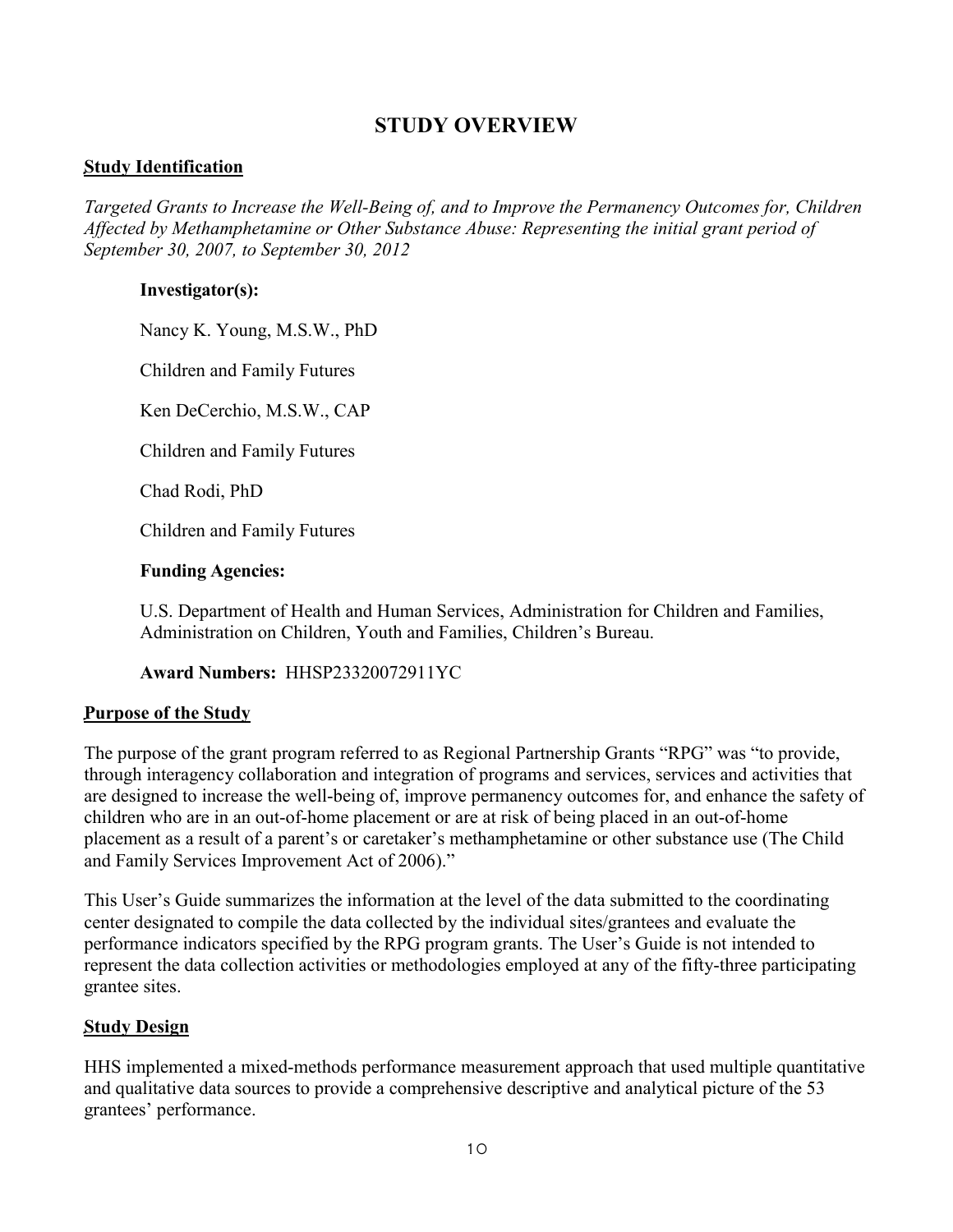The majority of the 12 performance measures that comprise the Safety, Permanency, and Recovery outcome domains align with existing standardized performance measures in federal child welfare and substance abuse treatment outcome reporting systems (e.g., AFCARS, NCANDS, TEDS) and thus exist in a state or county's automated child welfare and substance abuse treatment data systems. Each grantee submitted standardized case level client demographic information and the required data elements to calculate these measures in a uniform file format to ensure consistency across grantees. Data quality and consistency was increased further by two immediate levels of automated quality assurance checks that addressed invalid coding (e.g., a date that has not yet occurred) and potential relational inconsistencies or errors (e.g., a substance abuse assessment that took place after substance abuse treatment entry instead of prior to treatment admission). A performance monitoring approach was used to report on key performance measures according to data plans that matched their RPG program design and implementation context. The result is the largest data set about this population of children and their families affected by substance use disorders and involved with child welfare ever gathered in the United States, including information on more than 15,000 families comprised of more than 25,000 children and 17,000 adults.

For each measure, RPG participant group data were aggregated across grantees and analyzed using IBM SPSS software. Data analyses included:

- · Basic descriptive statistics (e.g., frequencies, means, median, and ranges) on the performance measures for the RPG participant groups.
- · Performance measure findings by selected child and adult demographics (e.g., age, gender, race/ethnicity, program year) for the RPG participant groups.
- National contextual child welfare and substance abuse treatment data (e.g., AFCARS, NCANDS, TEDS) for the states in which the RPGs are operating, where appropriate and available. The state contextual subgroup data do not serve as a true real-time comparison group for the RPG Program and do not allow for statistical comparisons to RPG participants. However, as previously stated, they provide additional context for understanding grantees' performance measure results.
- · Qualitative analyses developed by the evaluation team were done through a formal review of grantees' Semi-Annual Progress Reports, utilizing a review template developed by the evaluation team. The team also developed a strategy and services confirmation process for identifying and defining the strategies and services grantees are implementing.

# <span id="page-10-0"></span>**Date(s) of Data Collection**

The dates of data collection covered by the current version of the dataset are as follows:

October 1, 2007 - December 31, 2012 for 45 grantees.

October 1, 2007 - December 31, 2014 for 8 extension grantees.

# <span id="page-10-1"></span>6BU**Geographic Area**

Nationwide, RPG States - RPG lead agencies represented the following 29 states: Alaska, Arizona, California, Colorado, Florida, Georgia, Idaho, Illinois, Iowa, Kansas, Kentucky, Massachusetts, Minnesota, Missouri, Montana, Nebraska, Nevada, New Mexico, New York, North Carolina, Ohio,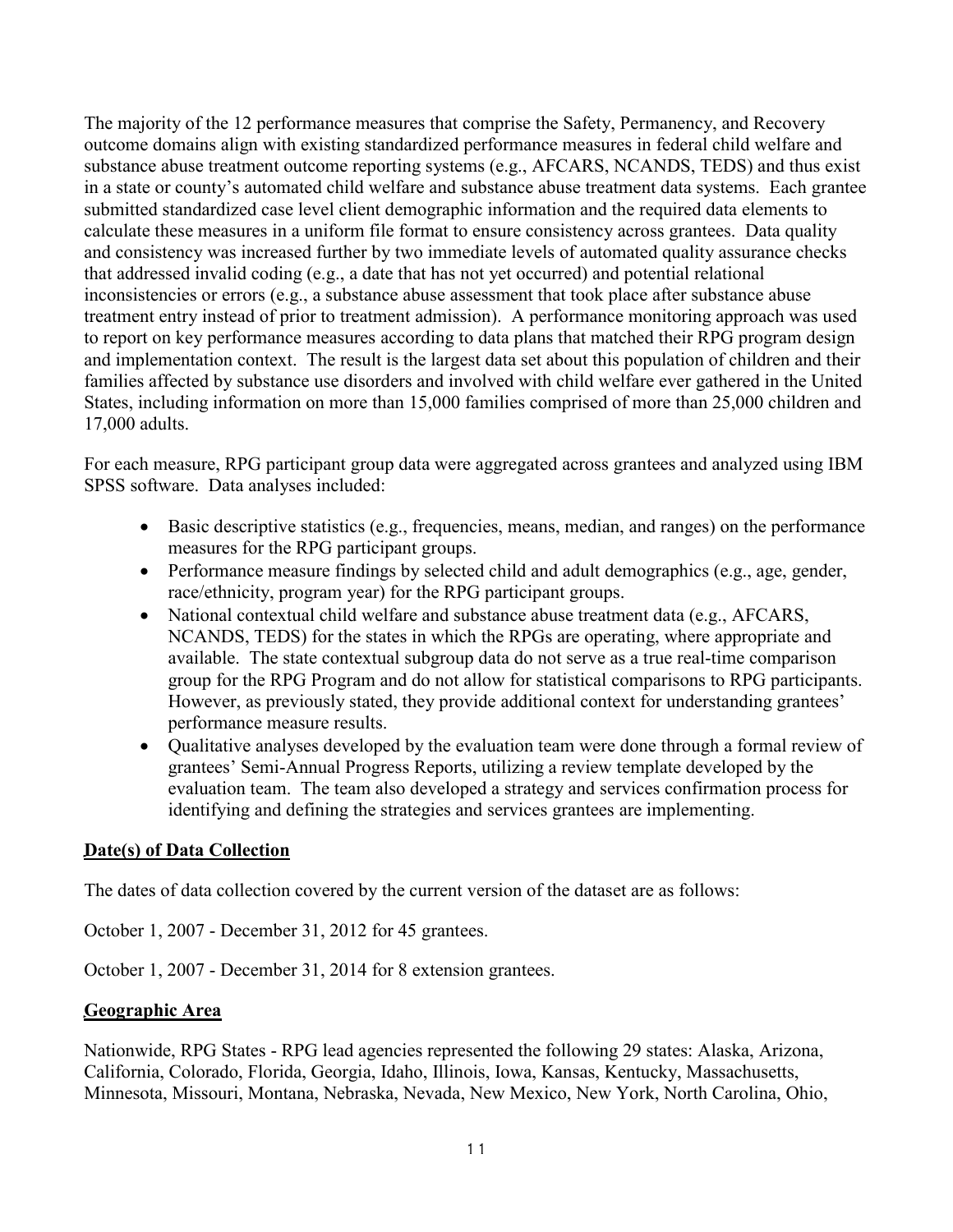Oklahoma, Oregon, Rhode Island, Tennessee, Texas, Vermont, Washington, and Wisconsin.

# <span id="page-11-0"></span>**Unit of Observation**

The unit of observation is a case which consists of a family (RPGFamilyID) with adults (AdultID/AdultID\_D) and children (ChildID/ChildID\_D).

# <span id="page-11-1"></span>Sample

Each site employed their own sampling strategy which is outlined in document provided by the Data Contributor and is labeled and referred to as Appendix A: Research Methods by Site. The Appendix A document contains site level data collection information which fluctuates from being robust for some sites, scarce for other sites, or, for a couple of sites, no information is provided.

All administrative data collected were submitted by the sites to Children and Family Futures for collation and analyses.

# <span id="page-11-2"></span>**Data Collection Procedures**

During the first year of the RPG Program, HHS, with Office of Management and Budget approval, developed a web-based RPG Data Collection and Reporting System to compile the performance measure data across all 53 grantees. Grantees began submitting case-level child and adult data to the RPG Data System in December 2008 and then uploaded their latest cumulative data files in December and June of each program year. Grantees' final data upload was in December 2012.

The RPG Data System links data for children and adults together as a family unit and follows clients (adults and children) served over the course of the grant project, making it the most extensive quantitative dataset currently available on outcomes for children, adults, and families affected by substance abuse and child maltreatment.

Grantees collected and reported on the performance measures that aligned with their program models, services and activities, goals, and intended outcomes. While grantee programs may have varied in terms of the interventions implemented, grantees reporting on the same performance measures submitted their data with specified data elements drawn from existing substance abuse and child welfare treatment reporting systems. Thus, grantees submitted data using standardized definitions and coding (grantees were provided a Data Dictionary; a modified version is included with this archived dataset) to ensure consistency across RPG grantees collecting the same performance measures. Each grantee was provided with individualized customized data plans for each of their RPG participant and control/comparison groups (some grantees had multiple treatment and control/comparison groups). Each customized data plan included child and adult demographic information and the distinct data elements required to calculate the selected standardized child and adult performance measures. The creation of individual data plans allowed for case-level data to be submitted in a standardized uniform file format, which further ensured consistent data collection and reporting across RPG grantees. To further strengthen data quality and consistency, two immediate levels of automated quality assurance checks occurred when grantees submitted their data to the RPG Data System. The first level of checks validated the accuracy of individual data elements based on valid coding and date ranges (e.g., a date of 2015 is identified as invalid, as the year has not occurred). The second level of review involved approximately 150 data validation checks that addressed illogical coding (e.g., a male client is coded as pregnant), as well as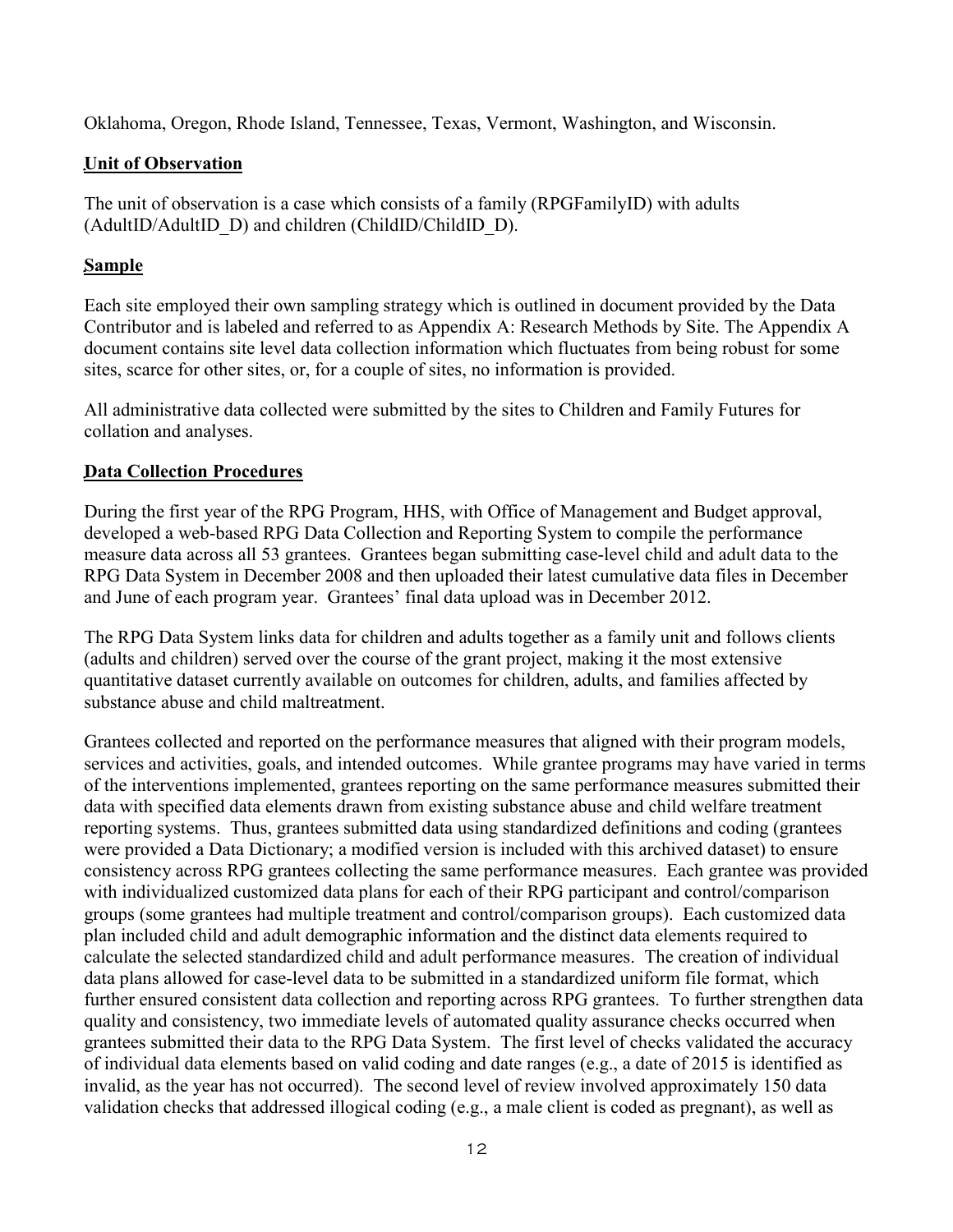potential relational inconsistencies or possible errors between data elements (e.g., a substance abuse assessment that occurs after substance abuse treatment entry instead of prior to entry). To complete their data uploads, grantees had to correct definite coding errors and confirm or correct warnings regarding potential data inconsistencies.

Below is a list of the performance indicators evaluated in this grant effort. Please refer to the Data Dictionary for the definition of each performance indicator.

# **Child/Youth**

- C1. Children remain at home
- C2. Occurrence/s of child maltreatment
- C3. Average length of stay in foster care
- C4. Re-entries to foster care placement
- C5. Timeliness of reunification
- C6. Timeliness of permanency
- C7. Prevention of substance-exposed newborns \*
- C8. Children connected to supportive services \*
- C9. Improved child well-being \*

# **Adult**

- A1. Access to substance abuse treatment
- A2. Retention in substance abuse treatment
- A3. Reduced substance use
- A4. Parents/caregivers connected to supportive services
- A5. Employment
- A6. Criminal behavior
- A7. Mental health status \*

# **Family/Relationship**

- F1. Improved parenting
- F2. Family relationships and functioning (measured by data from the NCFAS)
- F3. Risk/protective factors
- F4. Coordinated case management \*
- F5. Substance abuse education and training for foster care parents and other substitute caregivers \*

# **Regional Partnership/Service Capacity**

- R1. Collaborative capacity \*
- R2. Capacity to serve families \*

\* Specific data elements collected by individual sites were excluded from this dataset because they were not included in other national or federal data submissions; excluded data elements were: C7, C8, C9, A7, F4, F5, R1, and R2. With regards to Family/Relationship performance indicators, data from the NCFAS were included in the dataset since this measure was used by a large proportion of grantees. Any other measures administered by individual sites to evaluate these performance indicators were not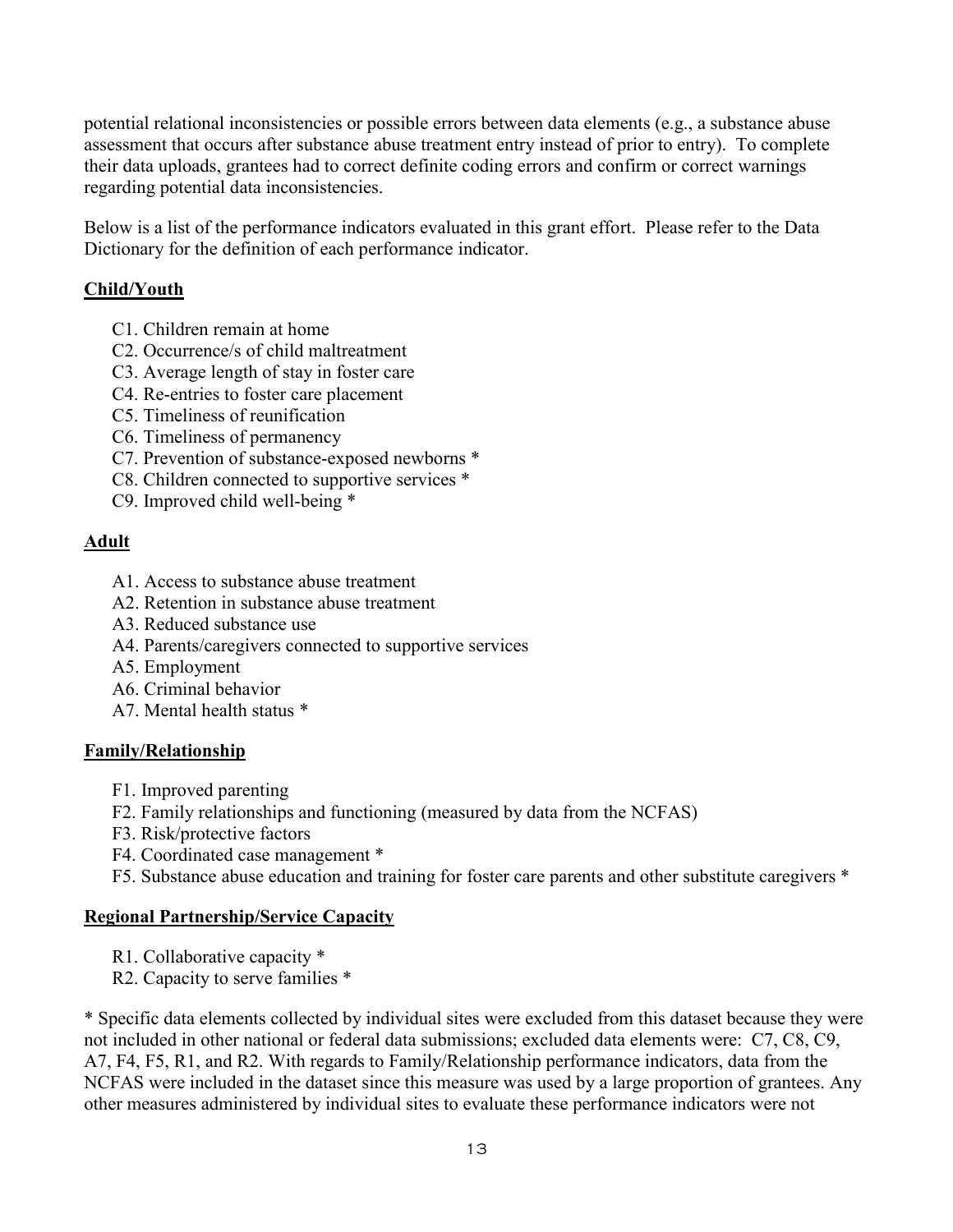archived in this data collection.

### <span id="page-13-0"></span>**Response Rates**

Since this was a compiling of administrative data, no response rates were calculated. Individual Grantees may have reported response rates in progress and final reports submitted to the Federal Government.

#### <span id="page-13-1"></span>**Sources of Information**

The data were collected from the assessment tool called the North Carolina Family Assessment Scale (see measures section) and from the following administrative data sources: child maltreatment data from the National Child Abuse and Neglect Data System (NCANDS), foster care data from the Adoption and Foster Care Analysis and Reporting System (AFCARS), and caregiver substance abuse treatment data from the Treatment Episode Data Set (TEDS).

# <span id="page-13-2"></span>**Type of Data Collected**

Survey and administrative data from child welfare and substance abuse treatment were collected.

# <span id="page-13-3"></span>13BU**Measures**

# **North Carolina Family Assessment Scales (NCFAS, NCFAS-G, NCFAS-R, NCFAS-G+R)**

Reed-Ashcraft, K., Kirk, R. S., & Fraser, M. W. (2001). The reliability and validity of the North Carolina Family Assessment Scale. *Research on Social Work Practice, 11*(4), 503-520. Available from:<http://www.nfpn.org/assessment-tools>

# <span id="page-13-4"></span>**Related Publications & Reports**

**Users are strongly encouraged to obtain these references before doing analyses. To view a complete list of publications visit our online citations collection called "canDL" by going to**  <http://www.ndacan.acf.hhs.gov/publications/publications.cfm>, Once on the page, navigate to the **DS# 191 folder to view all publication citations relevant to this dataset.**

- Boles, S., Young, N., Dennis, K., & DeCerchio, K. (2012). The Regional Partnership Grant (RPG) program: Enhancing collaboration, promising results. *Journal of Public Child Welfare, 6*(4), 482-496. DOI: <http://dx.doi.org/10.1080/15548732.2012.705239>
- Dennis, K., Rodi, M. S., Robinson, G., DeCerchio, K., Young, N. K., Gardner, S. L., Stedt, E., & Corona, M. (2015). Promising results for cross-systems collaborative efforts to meet the needs of families impacted by substance use. *Child Welfare* 94(5) 21-43.
- The Child and Family Services Improvement Act of 2006, Pub. L. 109 -288, 120 Stat. 1238, codified as amended at 42 U.S.C. 1305.
- U.S. Department of Health and Human Services (2010). *Targeted grants to increase the well-being of, and to improve the permanency outcomes for, and children affected by methamphetamine or other substance abuse: first annual report to congress*. Washington, DC: Administration on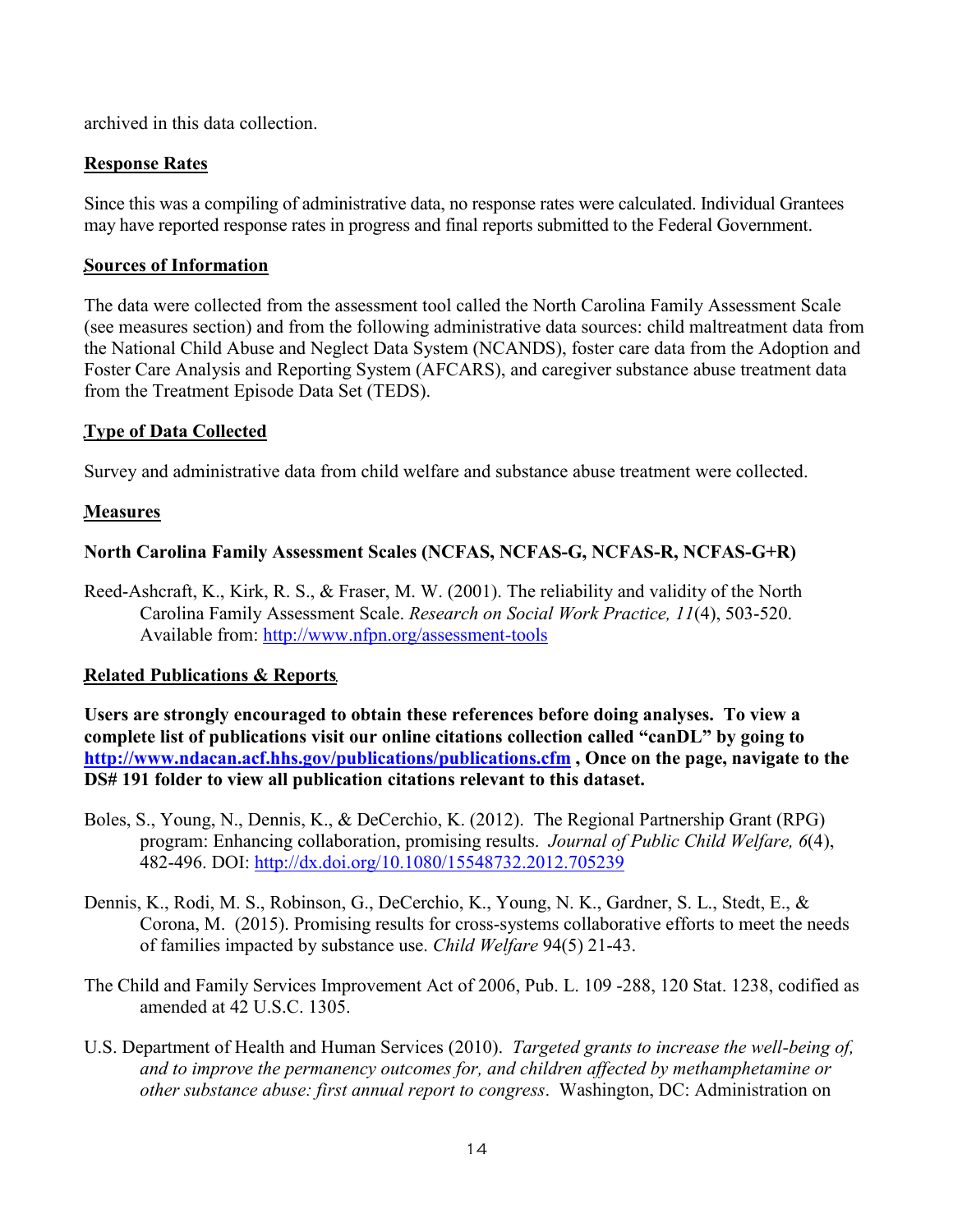Children, Youth and Families, Children's Bureau. Retrieved from: [http://www.cffutures.org/files/targeted\\_grants.pdf](http://www.cffutures.org/files/targeted_grants.pdf)

- U.S. Department of Health and Human Services. (2011). *Targeted grants to increase the well-being of, and to improve the permanency outcomes for, and children affected by methamphetamine or other substance abuse: second annual report to congress*. Washington, DC: Administration on Children, Youth and Families, Children's Bureau. Retrieved from: [http://www.cffutures.org/files/RPG%20Program\\_Second%20Report%20to%20Congress.pdf](http://www.cffutures.org/files/RPG Program_Second Report to Congress.pdf)
- U.S. Department of Health and Human Services. (2012). *Targeted grants to increase the well-being of, and to improve the permanency outcomes for, and children affected by methamphetamine or other substance abuse: third annual report to congress*. Washington, DC: Administration on Children, Youth and Families, Children's Bureau. Retrieved from: [http://www.cffutures.org/files/RPG%20Program\\_Third%20Report%20to%20Congress.pdf](http://www.cffutures.org/files/RPG Program_Third Report to Congress.pdf)
- U.S. Department of Health and Human Services. (2013a). *Targeted grants to increase the well-being of, and to improve the permanency outcomes for, and children affected by methamphetamine or other substance abuse: fourth annual report to congress: Representing the initial grant period of September 30, 2007, to September 30, 2012*. Washington, DC: Administration on Children, Youth and Families, Children's Bureau. Retrieved from: [https://ncsacw.samhsa.gov/files/RPGI\\_4th\\_Report\\_to\\_Congress\\_reduced\\_508.pdf](https://ncsacw.samhsa.gov/files/RPGI_4th_Report_to_Congress_reduced_508.pdf)
- U.S. Department of Health and Human Services. (2013b). *Targeted grants to increase the well-being of, and to improve the permanency outcomes for, and children affected by methamphetamine or other substance abuse: final synthesis and summary report*. Washington, DC: Administration on Children, Youth and Families, Children's Bureau. Retrieved from: [https://www.ncsacw.samhsa.gov/files/Final\\_SSR.pdf](https://www.ncsacw.samhsa.gov/files/Final_SSR.pdf)

# <span id="page-14-0"></span>**Analytic Considerations**

Only data collected from the following sources are included in this dataset: child maltreatment administrative data from NCANDS, foster care placement administrative data from AFCARS, Parental substance abuse treatment administrative data from TEDS, and family level data from the NCFAS assessment. It is likely that the Appendix A: Research Methods by Site document, as well as, other published reports, will mention the use of other assessments, however, none of the data from those assessments were archived in this data collection.

The following passage describes the limitations in interpreting the data. Analysts should take care to consider the information before attempting to construct an analysis file or conduct any analyses. The passage is from the project's Final Synthesis and Summary Report (U.S Dept of Health and Human Services, 2013b),

These data provided an unprecedented opportunity to assess the impact of the RPG programs on child welfare and substance abuse outcomes. Yet several important caveats must be considered in reviewing data that represent 53 partnerships with different program models and diverse target populations:

The RPG Program Performance Measurement is not designed as a cross-site evaluation. The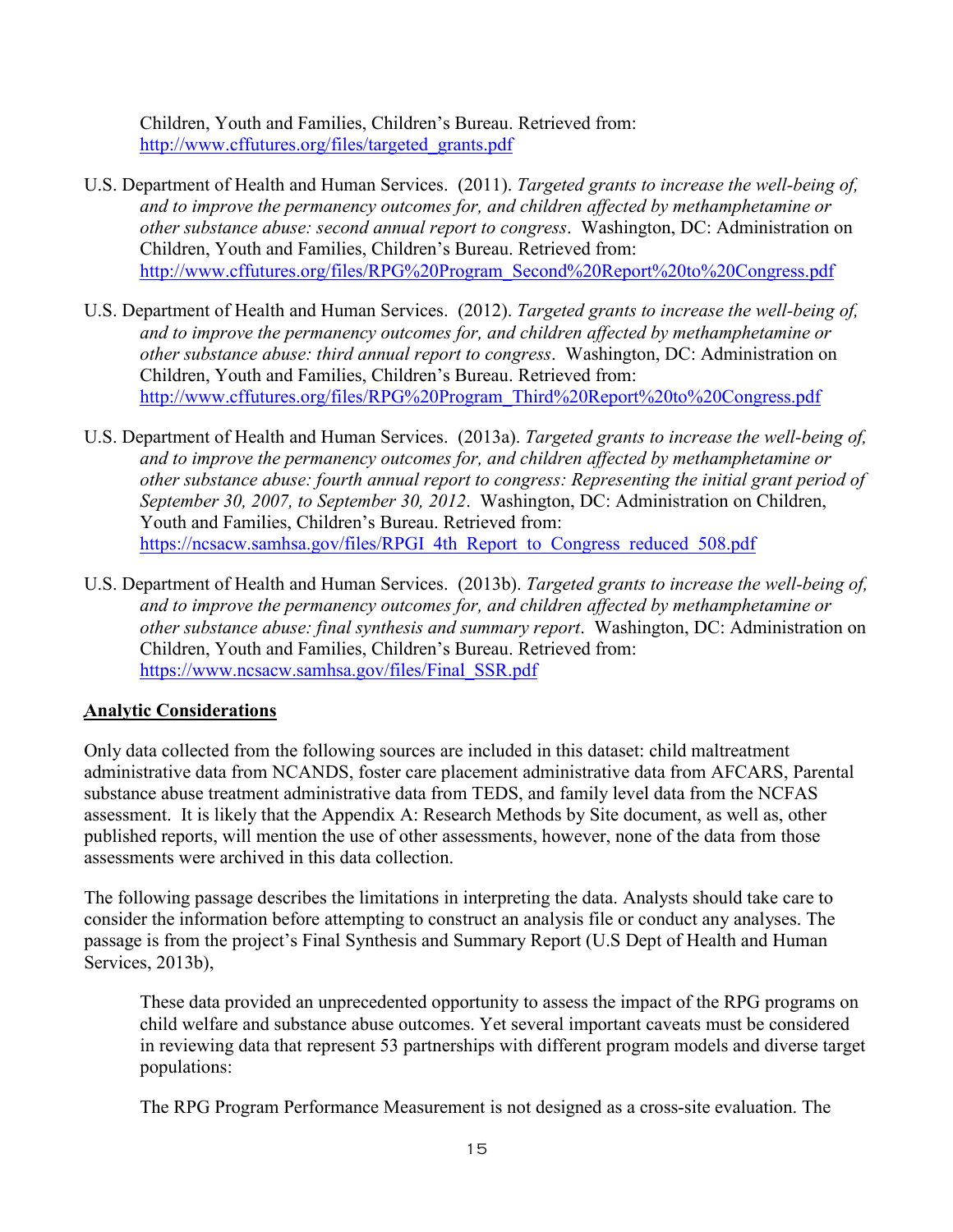RPG data represent 53 grantees that have the same overarching project goals (to improve child, adult, and family outcomes), but are not implementing or testing the same set of services, interventions, or program models.

Grantees implemented different methodologies for obtaining control or comparison group data, if applicable to their project. Grantees were not specifically required to include a control or comparison group in their local evaluation design. Grantees collecting control or comparison group data had the discretion to identify and select what they deemed an appropriate control or comparison group.

Contextual and community factors may impact grantees' outcomes. The 53 regional partnerships operated within broader communities and systems of care. As such, the partnerships, programs, and families served were impacted by local conditions including the service array available in different communities and the current economic environment. State and county budget constraints and recent reductions impacted the grantees in important ways.

National child welfare and substance abuse treatment outcomes provide important contextual perspective, but may reflect a broader child and adult population than the RPG families. Families served by the RPG programs likely represented more difficult or complex cases (e.g., significant co-occurring disorders, including trauma and violence). (pg. 16)

Families could be admitted to the RPG program, leave, and then be readmitted. When families returned they were assigned a new caseid, however, the CASEID from the previous admission is identified in the CASEREF variable.

All of the data from one grantee site 90CU0052 were removed from the dataset due to duplicate childids where it was undetermined if the record was for the same child or a different children. This means that statistics derived using the entire sample will not match what is reported in publications due to the data deletion.

Data Users who are only interested in sites that participated in a particular performance indicator can use variables designed to indicate participation. The following indicator variables are available in the data file and reported as 0 and 1 (participated): C1report, C2report, C3report, C4report, C5report, C6report, A1report, A2report, A3report, A4report, A5report, A6report, and NCFAS.

# <span id="page-15-0"></span>**Confidentiality Protection**

Primary and secondary identifiers have been removed, and as a result, there will be instances where variables that appear in the data dictionary are not available in the data file.

The following recoding process was employed for all date variables in the three data files:

- 1. First, all three data files (Adult-Level SATX, Child-Level MALTX, and NCFAS) were merged together.
- 2. Second, a variable called "AnchorDate" was created and populated with dates based on the availability of the following date variables, in order: File\_O, CWfile\_O, Txadmit\_1, Txadmit\_2, SAASSESS 1, Chbdate, Adob, Txadmit 3, rptdt 1, admindate 1.
- 3. Next, the number of days between the date used for the "AnchorDate" and all other dates in the file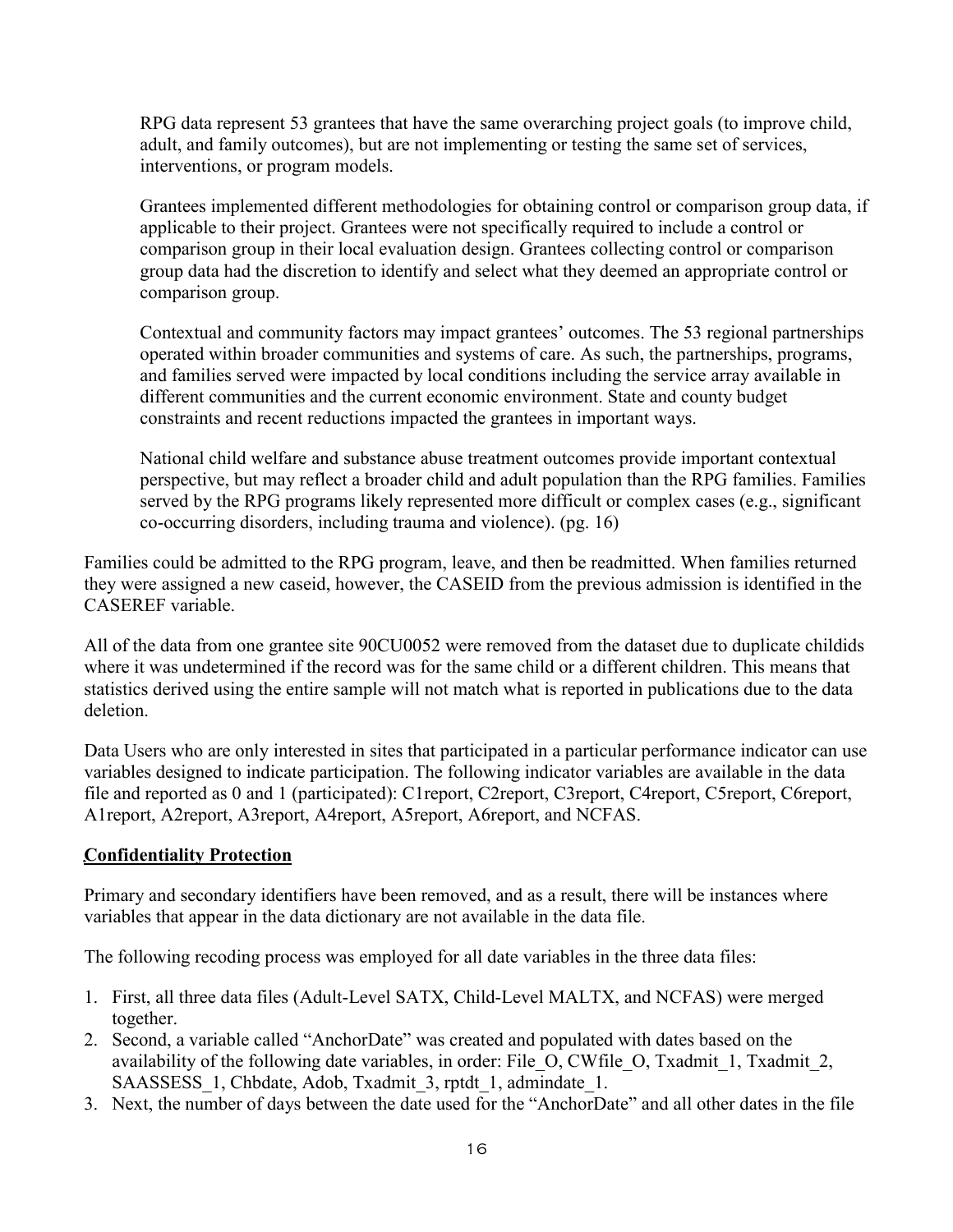were calculated and used to replace the mm/dd/yyyy formatted dates. The date variable that was used for the "Anchordate" will have a data value of "0." If the event date preceeded the date used for the anchordate, it means that there will be a negative value in the count of days derived variable.

The date variables which were recoded to be a count of days from the anchordate, contain the original variable name but have an " D" added to the end of the name. In order to look up additional information about the variable in the Data Dictionary, data users will need to use the original variable name by omitting the D.

# <span id="page-16-0"></span>**Extent of Collection**

This collection consists of the User's Guide, one Data Dictionary which was developed by Children and Family Futures and used to guide Grantee's with data collection and submission procedures, RPG-1 Final Report, Appendix A: Research Methods by Site, a print protected copy of the NCFAS measure, and one data file in formats native to SPSS, Stata, and SAS, program files for reading the ASCII data (.dat) into SPSS, Stata, and SAS, and a tab-delimited file (.tab) for use with spreadsheet programs.

# <span id="page-16-1"></span>**Extent of Processing**

NDACAN produced the User's Guide, SPSS, Stata, and SAS native data files, program files with ASCII data, and the tab-delimited data file.

NDACAN employed the date recode to remove mm/dd/yyyy dates from the data file and replaced them with a count of days from the selected anchordate (see Confidentiality Protections section of this document)

NDACAN created the variable called RPGFamilyID which uses elements of the RPGID and CASEID to create a unique id for each family, as many CASEID's repeat across sites.

NDACAN derived "CHILDID\_D" to replace "childid" to resolve duplicate child id's within sites. The variable CHILDID D contains the alphanumeric value from the original CHILDID variable, however, the second record of a within site duplicate has an " $2$ " appended to it. This recode primarily impacted site 90CU0038.

NDACAN derived "ADULTID\_D" to replace "adultid" to resolve duplicate adult id's within sites. The variable ADULTID D contains the alphanumeric value from the original ADULTID variable, however, the second record of a within site duplicate has an "\_2" appended to it so that all ADULTID values are unique within a site. This recode primarily impacted site 90CU0038.

NDACAN deleted the data from site 90CU0052 due to duplicate childids that could not be resolved. See the Analytic Considerations section for more information.

The SITEID variable was removed from the data file in an effort to reduce disclosure risk.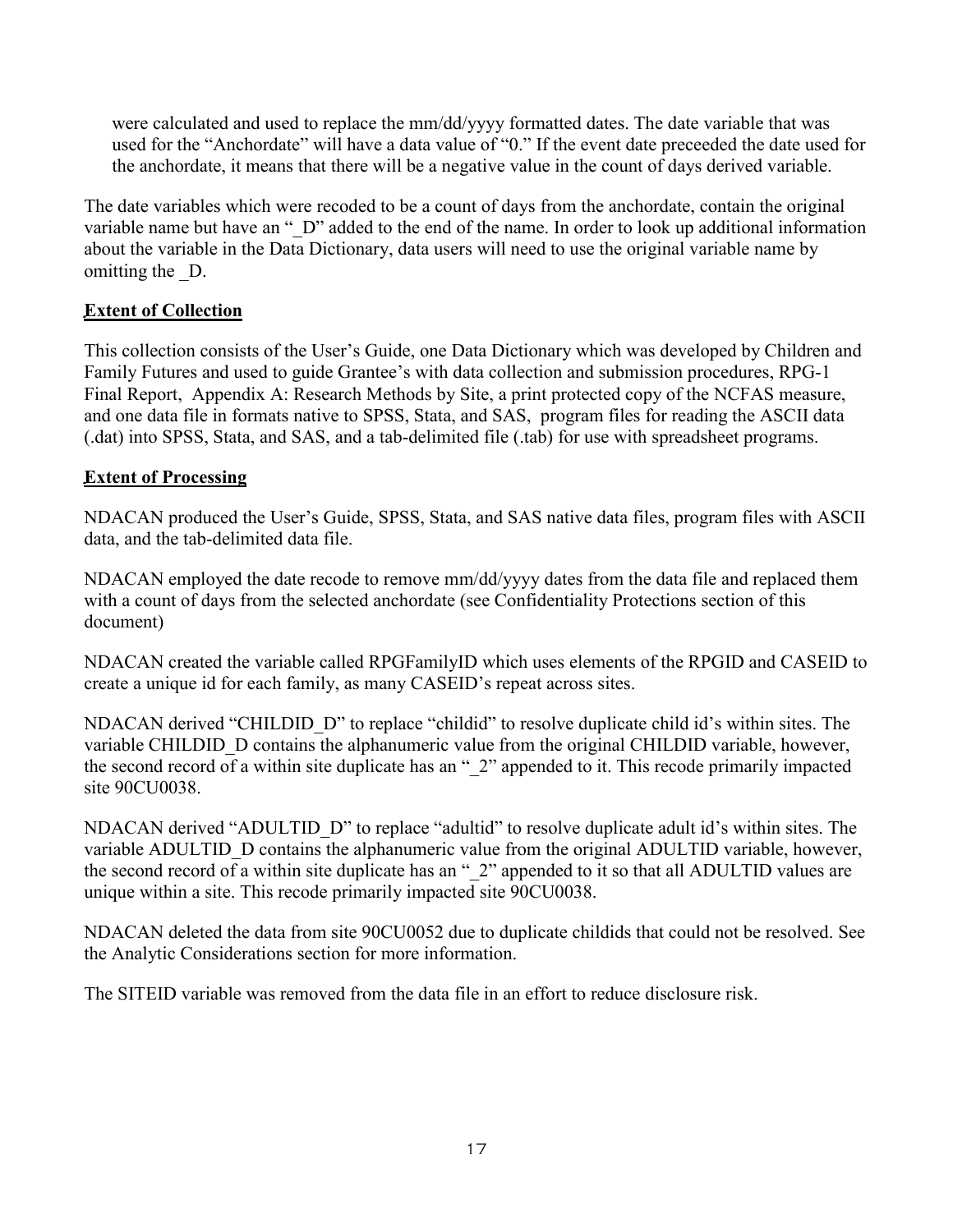# **DATA FILE INFORMATION**

# <span id="page-17-1"></span><span id="page-17-0"></span>**File Specifications**

There is only one data file and it is called "DS191" which is available in multiple formats as described Extent of Collection section of this document. The data file contains the adult substance abuse treatment data, child level maltreatment data, and data from the NCFAS assessment. There are 45,754 family records in the data file and 1,327 variables.

#### <span id="page-17-2"></span>**Data File Notes**

One site had to be removed from the dataset due to duplicate childid's. This will mean that your results may not match statistics that appear in published reports. The counts for the following performance measures were impacted by the deletion: C1, C2, A5, A6

There are 3,358 records (7.3% of all records), in the data file, which have an RPGFamilyid but are either missing the adultid d or the childid d or sometimes both (16 records). It is up to the data user to decide how to deal with those records. One possible explanation is that the records belong to sites participating in the performance indicators whose data were not included in this collection.

#### <span id="page-17-3"></span>**Acronyms & Abbreviations**

| Acronym/abbreviation | <b>Definition/meaning</b>                                 |
|----------------------|-----------------------------------------------------------|
| ACF                  | Administration for Children and<br>Families               |
| <b>ACYF</b>          | Administration for Children, Youth,<br>and Families       |
| <b>AFCARS</b>        | Adoption and Foster Care Analysis<br>and Reporting System |
| $can$ $DL$           | child abuse and neglect Digital Library                   |
| CB                   | Children's Bureau                                         |
| <b>HHS</b>           | United States Department of Health<br>and Human Services  |
| <b>NCANDS</b>        | National Child Abuse and Neglect<br>Data System           |
| <b>NDACAN</b>        | National Data Archive on Child Abuse<br>and Neglect       |
| <b>NCFAS</b>         | North Carolina Family Assessment<br>Scale                 |
| R                    | R open source statistical software<br>program             |

The following abbreviations and acronyms are used in this document: